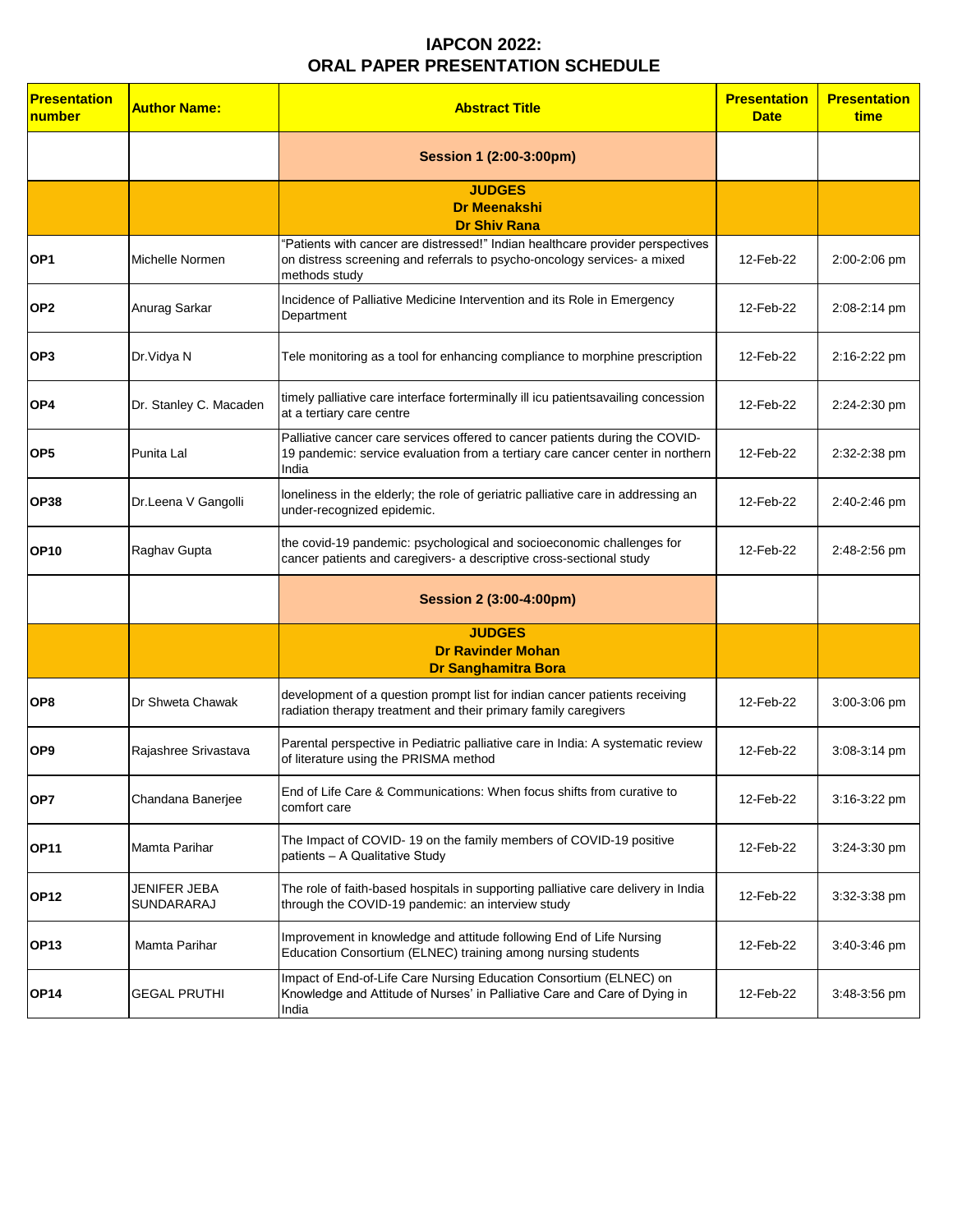## **IAPCON 2022: ORAL PAPER PRESENTATION SCHEDULE**

| <b>Presentation</b><br>number | <b>Author Name:</b>             | <b>Abstract Title</b>                                                                                                                                                              | <b>Presentation</b><br><b>Date</b> | <b>Presentation</b><br>time |
|-------------------------------|---------------------------------|------------------------------------------------------------------------------------------------------------------------------------------------------------------------------------|------------------------------------|-----------------------------|
|                               |                                 | <b>Session 3 (4:00-5:00pm)</b>                                                                                                                                                     |                                    |                             |
|                               |                                 | <b>JUDGES</b><br><b>Dr Spruijt Odette</b><br><b>Dr Vinod Kumar</b>                                                                                                                 |                                    |                             |
| <b>OP15</b>                   | Jyoti Inamdar                   | stress and coping mechanisms for primary caregivers in a palliative care<br>centre                                                                                                 | 12-Feb-22                          | 4:00-4:06 pm                |
| <b>OP16</b>                   | shubhangi rohidas sarode        | To investigate the anxiety and depression among caregivers of cancer<br>patients in the Delhi-NCR region, India.                                                                   | 12-Feb-22                          | 4:08-4:14 pm                |
| <b>OP17</b>                   | Alexzandra Hughes-<br>Visentin  | A Review of Pediatric Palliative Care Programs in Low- and Middle-Income<br>Countries: Utilizing a Strengths, Weaknesses, Opportunity and Threats<br><b>Framework for Analysis</b> | 12-Feb-22                          | 4:16-4:22 pm                |
| <b>OP18</b>                   | Dr Mohammad Ishak<br>Tayoob     | Palliative care for Newborns in India: Initial experiences of a hospital-based<br>Neonatal Palliative Care team at a Tertiary Government Children's Hospital                       | 12-Feb-22                          | 4:24-4:30 pm                |
| <b>OP19</b>                   | Vijaya Kadam                    | assessment of quality of life of children with life limiting conditions in a tertiary<br>care centre, kalwa thane.                                                                 | 12-Feb-22                          | 4:32-4:38 pm                |
| <b>OP20</b>                   | <b>Rita Moras</b>               | my diary- how i cope with my illness                                                                                                                                               | 12-Feb-22                          | 4:40-4:46 pm                |
| <b>OP21</b>                   | J lyengar                       | child's understanding of advanced cancer at a tertiary cancer centre when<br>faced with advancing disease - a retrospective chart review                                           | 12-Feb-22                          | 4:48-4:56 pm                |
|                               |                                 | Session 4 (5:00-6:00pm)                                                                                                                                                            |                                    |                             |
|                               |                                 | <b>JUDGES</b><br>Dr Pamela Jeyraj<br><b>Dr Latha Srikanth</b>                                                                                                                      |                                    |                             |
| <b>OP22</b>                   | Dr Rabiya Abdu Razak<br>Malayil | Roadmap to neuropathic pain managegent and quality of life in cancer<br>patients                                                                                                   | 12-Feb-22                          | 5:00-5:06 pm                |
| <b>OP23</b>                   | Dr Revathy Vijayakumar          | interventional analgesia in palliative medicine: a cross-sectional study on<br>improvement in gol and reduction in opioid requirements                                             | 12-Feb-22                          | 5:08-5:14 pm                |
| <b>OP24</b>                   | <b>Arun Vivek</b>               | Prevalence of Nefopam use in Palliative Care patients, its indications and<br>outcomes - An observational study                                                                    | 12-Feb-22                          | 5:16-5:22 pm                |
| <b>OP25</b>                   | Mrs. Mudita Yadav               | stroke: through the perspective of a palliative care nurse.                                                                                                                        | 12-Feb-22                          | 5:24-5:30 pm                |
| <b>OP26</b>                   | Prinu Jose                      | assessment of palliative care needs in people living with hiv/aids (plwha)                                                                                                         | 12-Feb-22                          | 5:32-5:38 pm                |
| <b>OP27</b>                   | Dr. Shrikant Atreya             | Perspectives of respiratory physicians on need and integration of palliative<br>care in advanced respiratory diseases                                                              | 12-Feb-22                          | 5:40-5:46 pm                |
| <b>OP28</b>                   | Kahkasha                        | Mapping the level of palliative care across the 29 states in India by using a<br>pragmatic online survey method                                                                    | 12-Feb-22                          | 5:48-5:56 pm                |